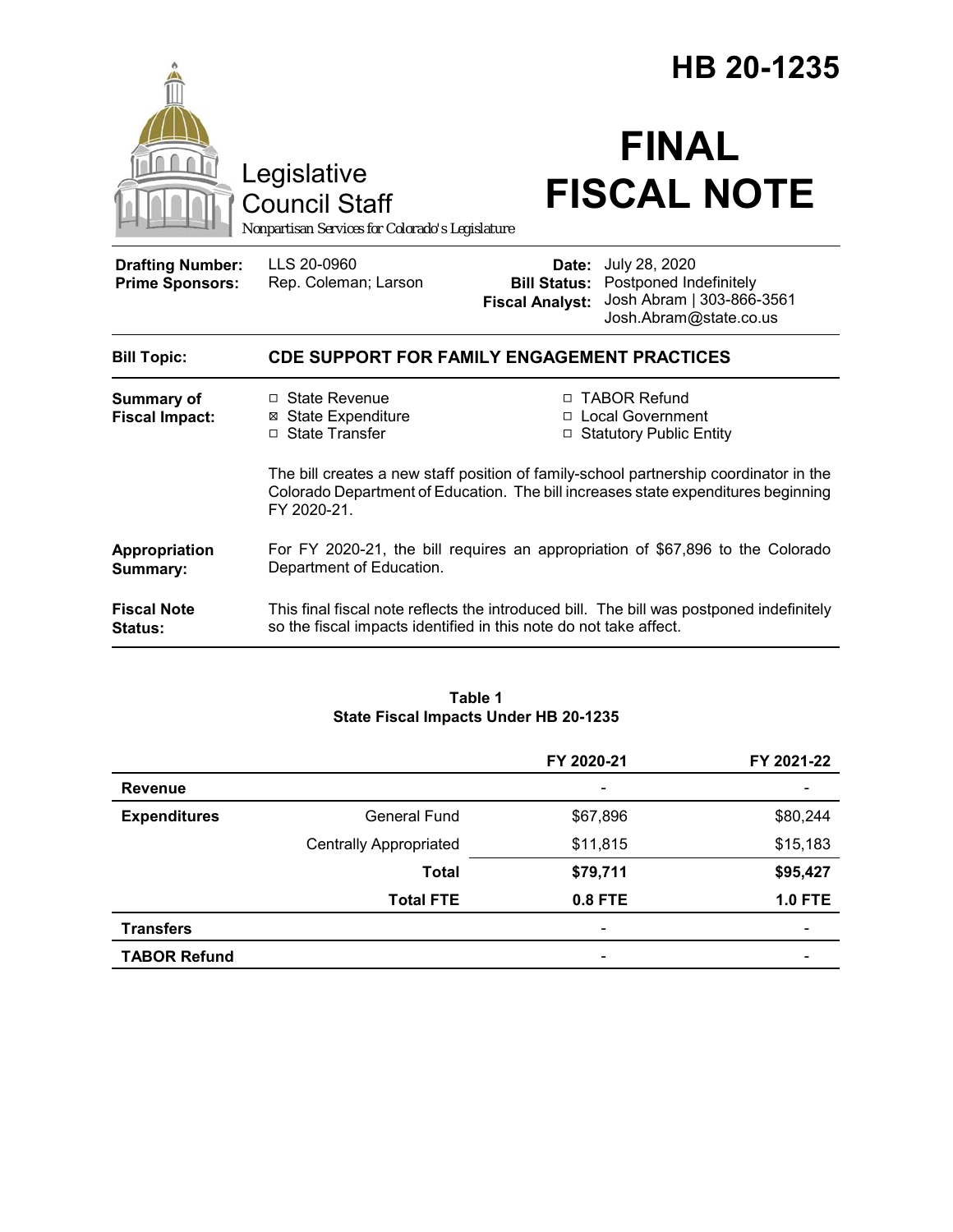July 28, 2020

## **Summary of Legislation**

The bill requires that the Colorado Department of Education (CDE) create the position of family-school partnership coordinator in the Office of Family, School, and Community Partnerships. The coordinator will support local education providers in researching, designing, and implementing research-based family-school partnerships, and support teacher preparation programs at institutions of higher education to provide training to pre-service educators. The coordinator must also prepare annual reports.

## **State Expenditures**

For FY 2020-21, the bill increases state expenditures in the CDE by \$79,711 and 0.8 FTE. For FY 2021-22, new expenditures are \$95,427 and 1.0 FTE. Personal service costs for FY 2020-21 are prorated for the General Fund pay date shift, and the bill's August 5 effective date.

|                                         | FY 2020-21 | FY 2021-22     |
|-----------------------------------------|------------|----------------|
| <b>Colorado Department of Education</b> |            |                |
| Family-School Partnership Coordinator   | \$54,836   | \$73,114       |
| <b>Operating Expenses</b>               | \$1,080    | \$1,350        |
| Capital Outlay Costs                    | \$6,200    |                |
| Travel                                  | \$5,780    | \$5,780        |
| Centrally Appropriated Costs*           | \$11,815   | \$15,183       |
| FTE - Personal Services                 | $0.8$ FTE  | $1.0$ FTE      |
| <b>Total Cost</b>                       | \$79,711   | \$95,427       |
| <b>Total FTE</b>                        | $0.8$ FTE  | <b>1.0 FTE</b> |

#### **Table 2 Expenditures Under HB 20-1235**

 *\* Centrally appropriated costs are not included in the bill's appropriation.*

**Centrally appropriated costs.** Pursuant to a Joint Budget Committee policy, certain costs associated with this bill are addressed through the annual budget process and centrally appropriated in the Long Bill or supplemental appropriations bills, rather than in this bill. These costs, which include employee insurance and supplemental employee retirement payments, are estimated to be \$11,815 in FY 2020-21 and \$15,183 in FY 2021-22.

# **Effective Date**

The bill was deemed lost on June 16, 2020.